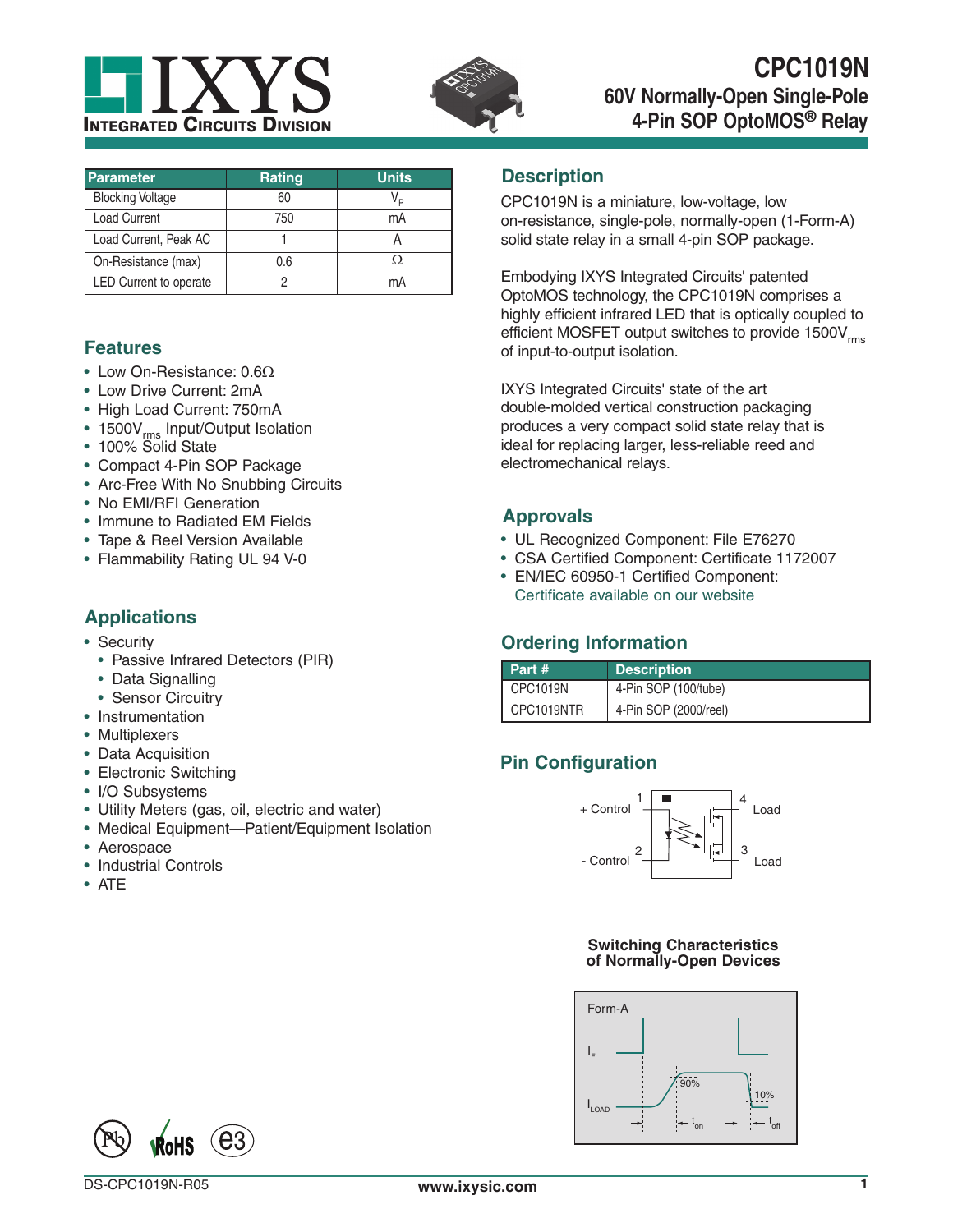

#### **Absolute Maximum Ratings @ 25ºC**

| Parameter                            | <b>Ratings</b>  | <b>Units</b>   |
|--------------------------------------|-----------------|----------------|
| <b>Blocking Voltage</b>              | 60              | V <sub>P</sub> |
| Reverse Input Voltage                | 5               | V              |
| Input Control Current                | 50              | mA             |
| Peak (10ms)                          | 1               | Α              |
| Input Power Dissipation <sup>1</sup> | 70              | mW             |
| Total Power Dissipation <sup>2</sup> | 400             | mW             |
| Isolation Voltage, Input to Output   | 1500            | rms            |
| <b>Operational Temperature</b>       | $-40$ to $+85$  | °C             |
| Storage Temperature                  | $-40$ to $+125$ | °C             |

*Absolute Maximum Ratings are stress ratings. Stresses in excess of these ratings can cause permanent damage to the device. Functional operation of the device at conditions beyond those indicated in the operational sections of this data sheet is not implied.*

*Typical values are characteristic of the device at +25°C, and are the result of engineering evaluations. They are provided for information purposes only, and are not part of the manufacturing testing requirements.*

1 Derate linearly 1.33 mW / ºC

2 Derate linearly 3.33 mW / ºC

# **Electrical Characteristics @ 25ºC**

| <b>Parameter</b>                               | <b>Conditions</b>        | <b>Symbol</b>                | <b>Min</b> | <b>Typ</b>               | <b>Max</b>               | <b>Units</b>     |
|------------------------------------------------|--------------------------|------------------------------|------------|--------------------------|--------------------------|------------------|
| <b>Output Characteristics</b>                  |                          |                              |            |                          |                          |                  |
| <b>Load Current</b>                            |                          |                              |            |                          |                          |                  |
| Continuous                                     |                          |                              |            |                          | 750                      | mA <sub>DC</sub> |
| Continuous, AC Peak                            | $I_F = 2mA$              | ۱.                           | ٠          | ٠                        |                          | A                |
| Peak                                           | $t \leq 10$ ms           | <sup>I</sup> LPK             | ٠          |                          | 3                        | $A_{p}$          |
| On-Resistance <sup>1</sup>                     | $I1 = 750mA$             | $R_{ON}$                     | ٠          | 0.35                     | 0.6                      | $\Omega$         |
| Off-State Leakage Current                      | $V_i = 60V_p$            | <sup>I</sup> LEAK            | ٠          | $\blacksquare$           |                          | $\mu$ A          |
| <b>Switching Speeds</b>                        |                          |                              |            |                          |                          |                  |
| Turn-On                                        |                          | $\mathfrak{c}_{\mathsf{on}}$ |            | 0.4                      | 3                        | ms               |
| Turn-Off                                       | $I_F = 5mA, V_1 = 10V$   | $L_{off}$                    |            | 0.4                      | 3                        | ms               |
| Output Capacitance                             | $IF=0mA, V1=50V, f=1MHz$ | $\bar{C}_{\underline{OUT}}$  |            | 60                       | $\blacksquare$           | pF               |
| <b>Input Characteristics</b>                   |                          |                              |            |                          |                          |                  |
| Input Control Current to Activate <sup>2</sup> | 12750mA                  | ŀF.                          | ٠          | 0.15                     | $\overline{2}$           | mA               |
| Input Control Current to Deactivate            |                          | ١F                           | 0.1        | 0.14                     | $\blacksquare$           | mA               |
| Input Voltage Drop                             | $I_F = 5mA$              | $V_F$                        | 0.9        | 1.2                      | 1.5                      | $\vee$           |
| Reverse Input Current                          | $V_{\rm B} = 5V$         | 'R                           | ٠          | $\overline{\phantom{a}}$ | 10                       | $\mu$ A          |
| <b>Common Characteristics</b>                  |                          |                              |            |                          |                          |                  |
| Capacitance, Input to Output                   | $V_{10} = 0V$ , f=1MHz   | $C_{10}$                     | ٠          |                          | $\overline{\phantom{a}}$ | pF               |

Measurement taken within 1 second of on-time.

<sup>2</sup> For applications requiring high temperature operation (greater than 60°C) a minimum LED drive current of 4mA is recommended.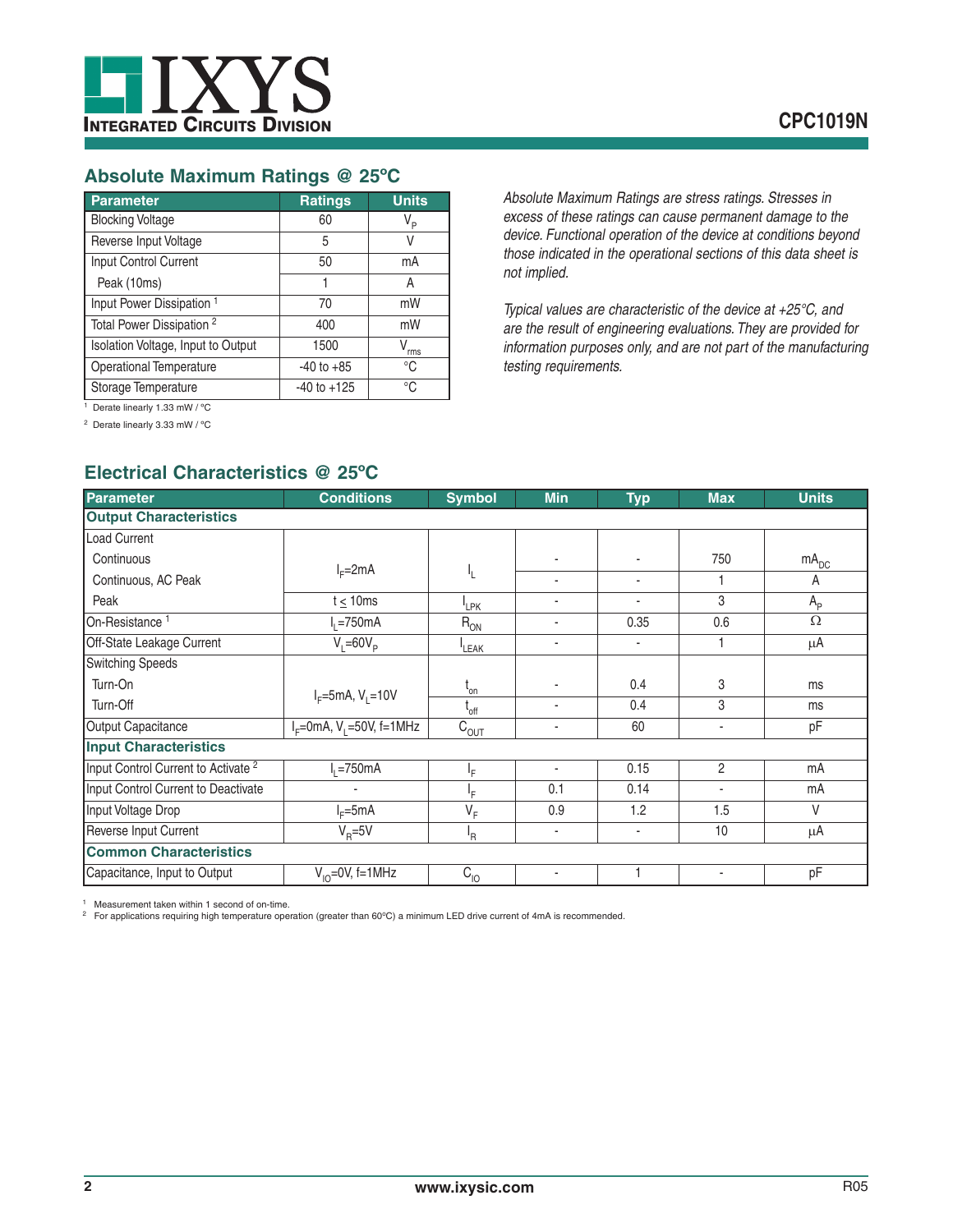

## **PERFORMANCE DATA\***





**Typical Turn-Off Time Distribution**



**Typical Turn-On Time Distribution (N=50, I<sub>E</sub>=5mA, I<sub>1</sub>=100mA)** 25 20 Device Count (N) **Device Count (N)** 15 10 5 0 0.335 0.385 0.435 0.485 0.535 0.585 **Turn-On Time (ms)**



**Typical Blocking Voltage Distribution (N=50)**



**LED Forward Voltage (V)** 1.0  $\frac{L}{-40}$ 1.1 1.2 1.3 1.4 1.5 1.6 **Typical LED Forward Voltage Drop vs. Temperature** l<sub>F</sub>=50mA l<sub>F</sub>=20mA <sub>F</sub>=10mA .<br>I<sub>F</sub>=2mA l<sub>e</sub>=5mA







**Typical Turn-On Time vs. Temperature (IL=100mA)** I F =2mA

2.0



**Typical Turn-Off Time vs. Temperature (IL=100mA)**

**LED Forward Current (mA)**

**(IL=100mA)**



\*Unless otherwise noted, data presented in these graphs is typical of device operation at 25ºC. For guaranteed parameters not indicated in the written specifications, please contact our application department.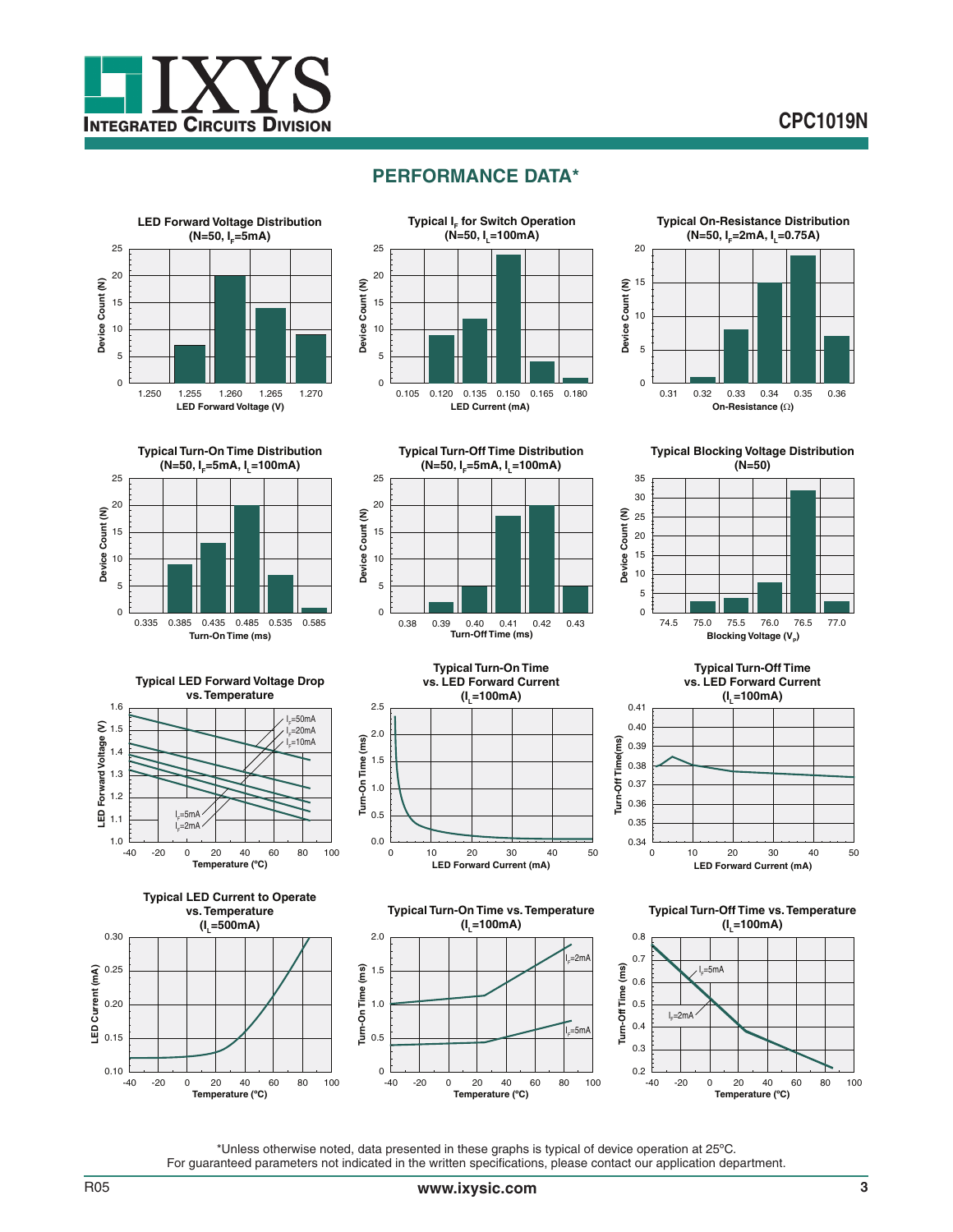

# **CPC1019N**

### **PERFORMANCE DATA\***



\*Unless otherwise noted, data presented in these graphs is typical of device operation at 25ºC. For guaranteed parameters not indicated in the written specifications, please contact our application department.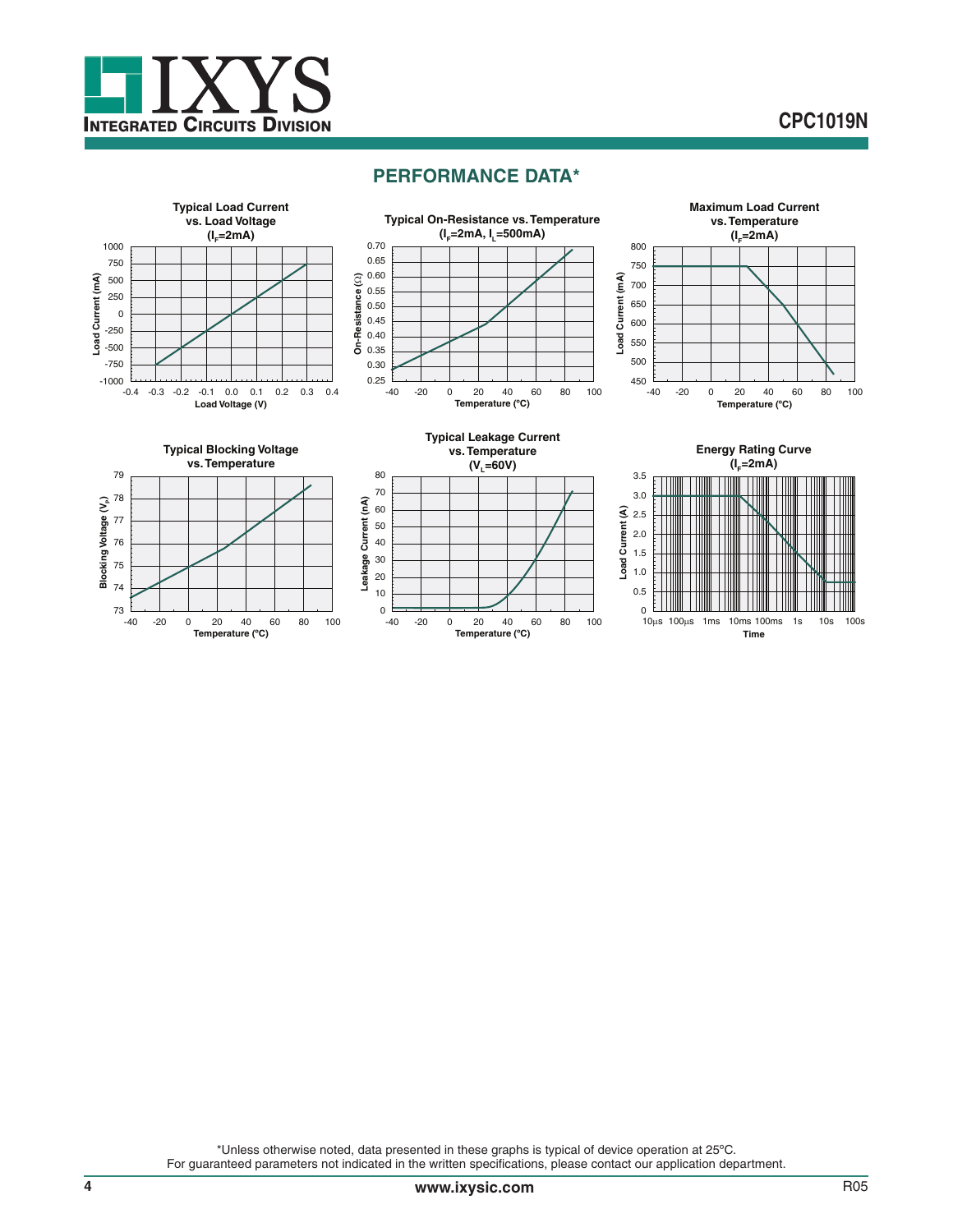

## **Manufacturing Information**

#### **Moisture Sensitivity**

All plastic encapsulated semiconductor packages are susceptible to moisture ingression. IXYS Integrated Circuits classifies its plastic encapsulated devices for moisture sensitivity according to the latest version of the joint industry standard, **IPC/JEDEC J-STD-020**, in force at the time of product evaluation. We test all of our products to the maximum conditions set forth in the standard, and guarantee proper operation of our devices when handled according to the limitations and information in that standard as well as to any limitations set forth in the information or standards referenced below.

Failure to adhere to the warnings or limitations as established by the listed specifications could result in reduced product performance, reduction of operable life, and/or reduction of overall reliability.

This product carries a Moisture Sensitivity Level (MSL) classification as shown below, and should be handled according to the requirements of the latest version of the joint industry standard **IPC/JEDEC J-STD-033**.

| <b>Device</b> | <b>Moisture Sensitivity Level (MSL) Classification</b> |
|---------------|--------------------------------------------------------|
| CPC1019N      | MSL <sub>3</sub>                                       |

#### **ESD Sensitivity**



This product is **ESD Sensitive**, and should be handled according to the industry standard **JESD-625**.

#### **Soldering Profile**

Provided in the table below is the Classification Temperature  $(T<sub>C</sub>)$  of this product and the maximum dwell time the body temperature of this device may be  $(T<sub>C</sub> - 5)$ °C or greater. The classification temperature sets the Maximum Body Temperature allowed for this device during lead-free reflow processes. For through-hole devices, and any other processes, the guidelines of **J-STD-020** must be observed.

| Device   | Classification Temperature (T <sub>c</sub> ) | Dwell Time (t) | <b>Max Reflow Cycles</b> , |
|----------|----------------------------------------------|----------------|----------------------------|
| CPC1019N | 260°C                                        | 30 seconds     |                            |

#### **Board Wash**

IXYS Integrated Circuits recommends the use of no-clean flux formulations. Board washing to reduce or remove flux residue following the solder reflow process is acceptable provided proper precautions are taken to prevent damage to the device. These precautions include, but are not limited to: using a low pressure wash and providing a follow up bake cycle sufficient to remove any moisture trapped within the device due to the washing process. Due to the variability of the wash parameters used to clean the board, determination of the bake temperature and duration necessary to remove the moisture trapped within the package is the responsibility of the user (assembler). Cleaning or drying methods that employ ultrasonic energy may damage the device and should not be used. Additionally, the device must not be exposed to flux or solvents that are Chlorine- or Fluorine-based.